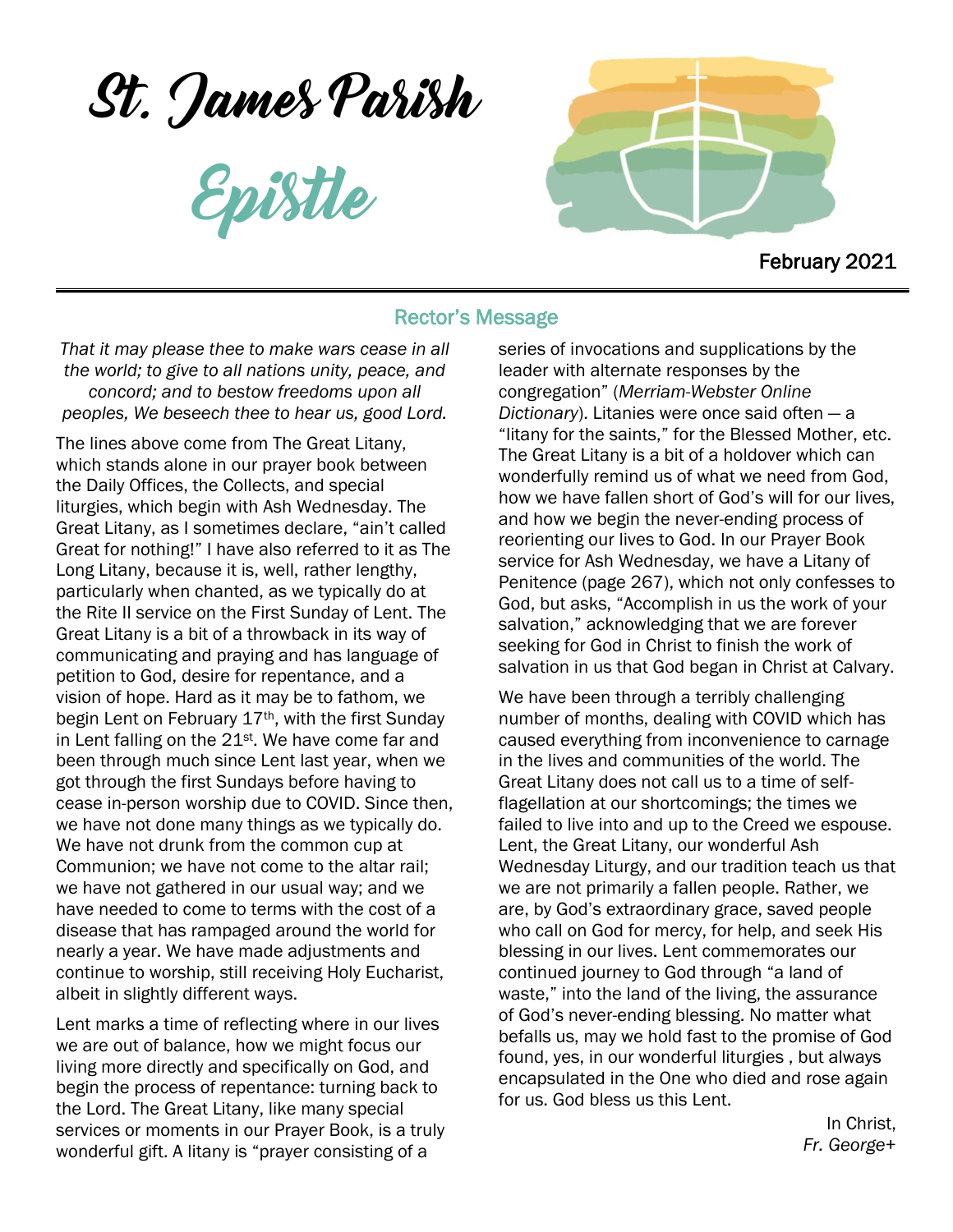## Warden's Corner

As my term as co-warden ends, I feel a tinge of sadness, It has been a huge honor and a pleasure to serve under Father George's expert guidance. In this time of church closings, I am proud that we have been able to weather the storm. We are not totally upright; we have issues with declining membership, need for updates and renovations which hopefully will help with the declining membership etc., but we are still afloat! We are a caring community who embrace our Mission Statement.

*We welcome all to worship and nurture spiritual growth through faith, grace and reason. We reach out to those in need as a caring community and live Christ's teaching to love one another* 

We know that Christ calls us to 'feed His sheep' and one of the most meaningful ways of doing that is through community outreach. We must at all cost continue and grow this ministry, be an example and beacon for our kids who will eventually take on that mantle; and as always nurture our older members on whose toils and dedication we have been in operation for 125 years. May God continue to guide and strength us as we continue His work.

> *Dona Waugh* Co-Warden

## Candlemas, the Feast of the Presentation of our Lord

On Tuesday, February 2nd, at 5 p.m. we will celebrate the Feast of the Presentation of our Lord in the Temple. I believe this is the first time since I have been at St. James that the feast day has fallen on a Sunday. The feast has been celebrated since at least the beginning of the 4th century, where it is referenced by bishops in sermons of the day that have survived. The feast is often called Candlemas, because light is an important part of the readings, and candles are often blessed and used at the service. In Luke 2:22–40, Mary and Joseph take the infant Jesus to the Temple, 40 days after His birth, so that Mary may be ritually purified. Jewish custom at the time was that women were ritually unclean after



giving birth and would be purified 40 days after the birth.

The service traditionally begins

with all processing with candles into the church together. Parishioners are encouraged to bring candles that you might use in the coming year; they will be blessed during the service. As we move through the season after Epiphany and await the beginning of Lent, recognizing and celebrating our Lord, who is the light of the world, seems a most fitting thing. We commemorate those who, though old, sick, in distress, living in poverty or physically ill are still able to recognize Jesus's power, divinity, and promise.

# Chili Cook-off?!?

Well, at least some recipes!! Last year for Shrove Tuesday, the day before Ash Wednesday, we had a great turn out and lots of fun for our first Annual Chili Cook-off. We cannot, unfortunately, gather for chili this year, but our youth minister Amy, the mastermind behind last year's cook-off, suggested we gather recipes. So, we are asking for folks to send your favorite chili recipe (one you are



willing to share!) to her at **amy.siyouthminister@gmail.com**, by Sunday, January 31st. On Tuesday, February 16<sup>th</sup>, at 6 pm we invite everyone to join us on Zoom with the chili you prepared (eating it, hopefully  $\odot$ ) and engage in a fun trivia game with Amy leading us!! Listen, we know this has been a hard time for so many, so let's get together, have fun, eat some great chili (are you up for it?!) and enjoy our community!!!

> \*\* Stay tuned for Fr. George's very serious, very "challenging" Shrove Tuesday Pancake Flipping Challenge!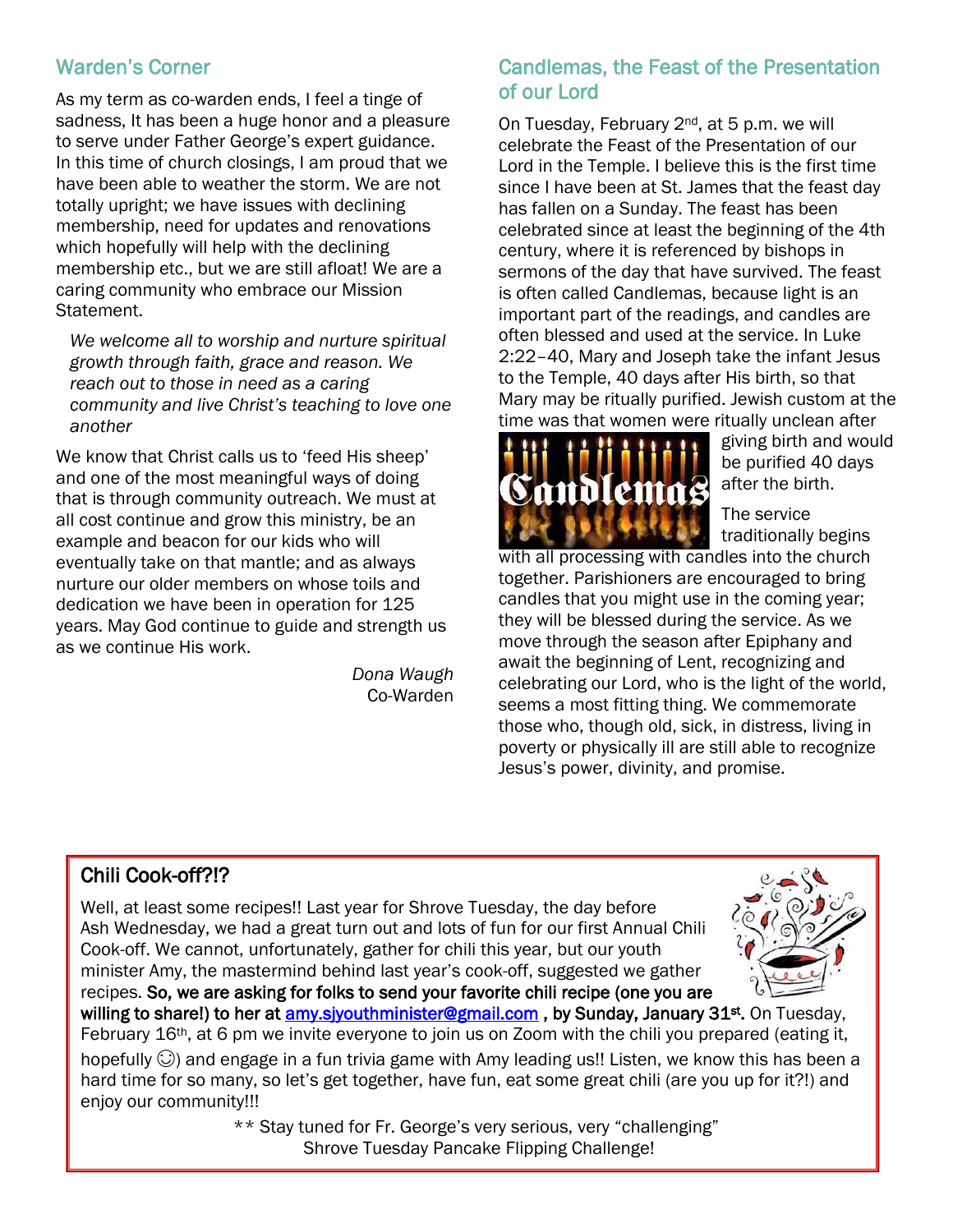# Church School update

Join us every Sunday for a few minutes of faith, fun and friendship.

We continue our Virtual Church School classes each Sunday. Kindergarten–5th grade meets from 10:40-11 am. 6<sup>th</sup>-12<sup>th</sup> grades meets from 11–11:20 am.

#### Elementary  $(K-5<sup>th</sup>) 10:40-11$  am

Zoom info is sent out by email each week

## Middle + High School (6th–12th) 11 am–11:20 am

[https://us04web.zoom.us/j/4640951232?pwd=](https://us04web.zoom.us/j/4640951232?pwd=SFpjRW9GdkxpM1JzQUJWZ0JGWEhaQT09) [SFpjRW9GdkxpM1JzQUJWZ0JGWEhaQT09](https://us04web.zoom.us/j/4640951232?pwd=SFpjRW9GdkxpM1JzQUJWZ0JGWEhaQT09) Meeting ID: 464 095 1232; Passcode: 8EmEcb

# Confirmation Corner

February brings our 4th VIRTUAL confirmation class on Sunday, February 7<sup>th</sup> from noon-2 pm. This month confirmands will learn about the history of the church through the writing of the Nicene Creed and will define the meanings of some basic concepts of faith.

Friendly reminder to all confirmands – the January assignment is posted on the Google Classroom and is due on February 7th. Confirmands should also be attending Church School virtually at least 2 times a month!

If you have any questions or need a copy of the Confirmation Expectations feel free to reach out at [amy.sjyouthminister@gmail.com](mailto:amy.sjyouthminister@gmail.com) !

# Bible Study: the prophet Jeremiah

Adult Formation will continue with Bible Study in February. Beginning on Sunday, February 7th, at 11 am we begin an exploration of the Book of Jeremiah. Jeremiah is a departure, our first foray in our currently constructed Bible Study, to venture into the Old Testament and/or a book of a major prophet. Jeremiah is believed to have been in prophetic ministry from 627 BCE and ending sometime at the outset of the Babylonian exile in or around 586 BCE. Jeremiah's active years cover a stunning 40 years beginning with the last faithful king, Josiah, and ending with the fall of Jerusalem to the Babylonians. We will use a study guide by Matthew S. Harmon, copies of which we have in the office. The book highlights themes, oracles, and the hope that we find in Jeremiah, despite its dire warnings. We will read, using the study guide, the entire text of Jeremiah over the course of three months. Please let Fr. George know if you would like a copy, as supplies last.

# Youth Ministry Updates

Church school continues each Sunday at 11 am! Topics for the month of February include Jesus healing the sick, Jesus calling his Disciples, Stories from the Kingdom of Heaven, and scenes from the ministry of Jesus.

Please remember there are separate links for Children's Church School and the Youth Church School. The following link is for YOUTH only at this time.

Middle + High School ( $6<sup>th</sup> - 12<sup>th</sup>$  grade) 11 am-11:20 am-

[https://us04web.zoom.us/j/4640951232?pw](https://us04web.zoom.us/j/4640951232?pwd=SFpjRW9GdkxpM1JzQUJWZ0JGWEhaQT09) [d=SFpjRW9GdkxpM1JzQUJWZ0JGWEhaQT09](https://us04web.zoom.us/j/4640951232?pwd=SFpjRW9GdkxpM1JzQUJWZ0JGWEhaQT09)

Meeting ID: 464 095 1232 Passcode: 8EmEcb

I hope you had a wonderful start to the new year and are continuing to find peace in an unsettled world.

- *Amy Steele*, Youth Minister

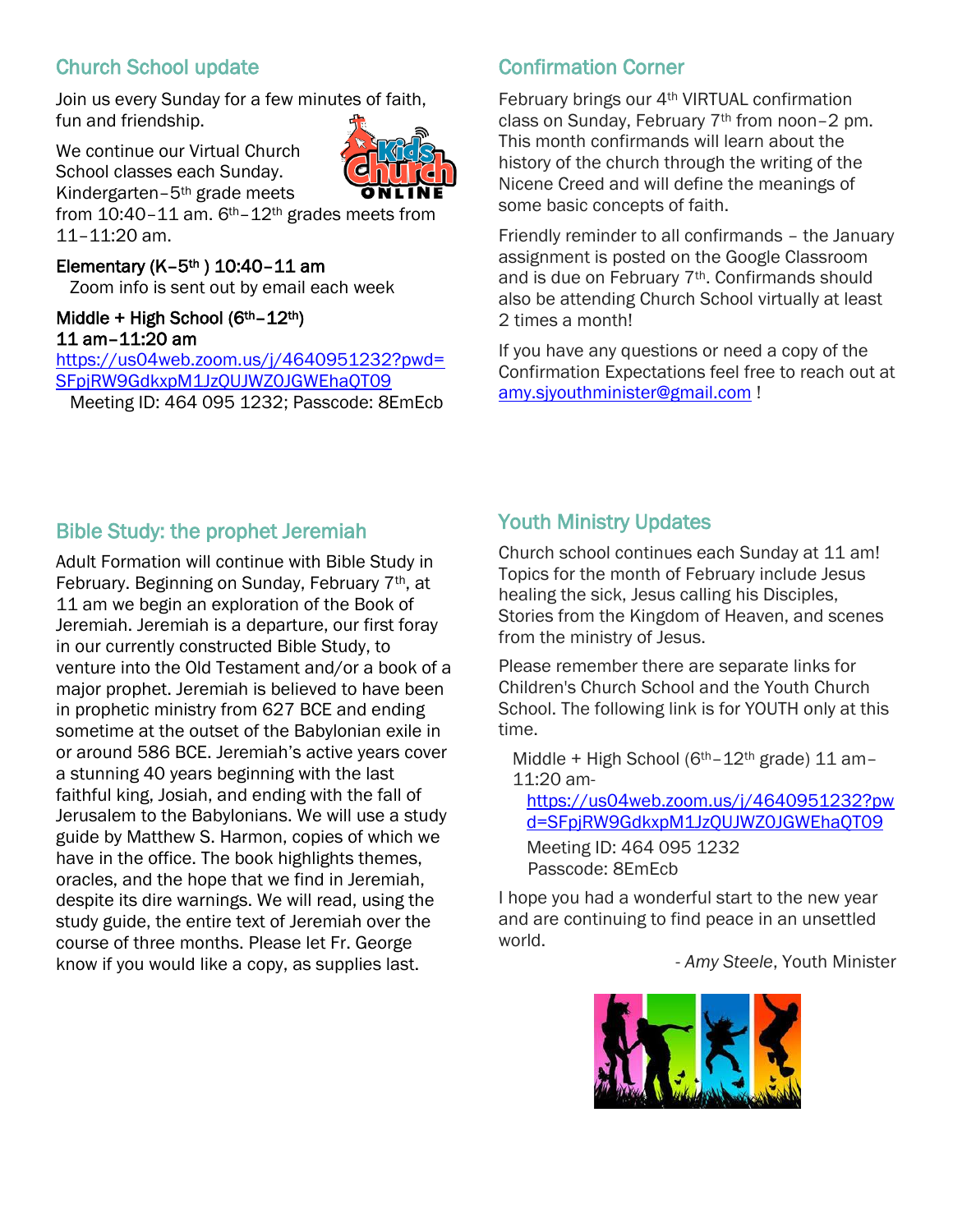# Adult Christian Formation 2020-2021

We are in an exciting Christian Formation program year for our congregation and beyond. We partner with the Spiritual Life Center (SLC), in West Hartford, to present a year on Christian Spiritual Practices. Part of walking the way of Jesus and truly living the Christian life means drawing forever closer to the Divine presence. In our busy lives, however, finding new, creative, and practical ways to live the Christian life and engage in our spiritual journey (we are all on one, by the way) can be very challenging indeed. So, St. James Parish presents, in communion with the SLC, workshops on Christian Spiritual practices.

*Ignatian Spirituality*, Judy Pluta, BA, MA, Boston College, NYU. Saturday, March 20th, 10 am–2 pm.

*Praying with Art*, Lisa Hudkins. Saturday, April 17th, 10 am–noon.

# Emergency Closing Info

In the event of an emergency, most often weather–related, parish closing information will be available on WTIC–AM 1080 radio and on



WFSB–3 and WVIT–30 television stations. Whenever possible, a notice (e-flash) will be sent and the website updated as well.

## Lent: a season

Lent is a period of 40 days (not counting Sundays; the Sabbath day supersedes the Lenten fast, so

we can eat chocolate or donuts that day $\odot$ ) that begins with Ash Wednesday. Ash Wednesday (see article on the next page) is the day we commemorate Lent's beginning with Holy Eucharist and the Imposition of Ashes. Lent lasts from Ash Wednesday to Holy Saturday, the day before Easter, when we commemorate the passing of Christ from death into resurrection with a service of Vigil at sundown. We suspend the saying or singing of alleluias for the season of Lent, a highly symbolic way of reminding us we are in a time of intentional reflect. Lent should not be joyless or a "grit your teeth and bear it" kind of time. Lent is for reflecting and being intentional.

Lent is a time of reflection and we all can come to that in different ways. Some folks like to give something up for Lent (something simple like chocolate, alcohol, sweets, coffee – tried that one year; didn't end well), something that we might miss in our everyday lives. Some folks also add something, maybe in place of something they have given up, like daily prayer or an additional time of prayer or just being more intentionally kind or more patient, etc. The purpose of fasting or adding during Lent is so that we can become, at least for a season, more mindful of how blessed we are and how much we can often miss the places and ways Jesus calls us in our lives. Lent might also be a time for us to remember how Christ suffered and why. Where do we need forgiveness or, maybe more importantly, to give offer it? The blessing of our church year is that it gives us time to think, reflect, and become more aware of where we feel God's absence and presence in our lives. Lent is a gift and we should look on it as such.

#### Major dates of Lent

Wednesday, February 17th, Ash Wednesday February 21<sup>st</sup>, First Sunday in Lent, The Great Litany, March 28th, Palm Sunday, Procession of Palms, Wednesday, March 31<sup>st</sup>, 7 pm, Tenebrae April 1<sup>st</sup>, 7 pm Maundy Thursday April 2<sup>nd</sup>, 11:30 am, Good Friday Contemplative Service; 7 pm, Veneration of the Cross The Great Vigil of Easter, Saturday, April 3rd, 7:30 pm Easter Sunday, Resurrection Sunday, April 4th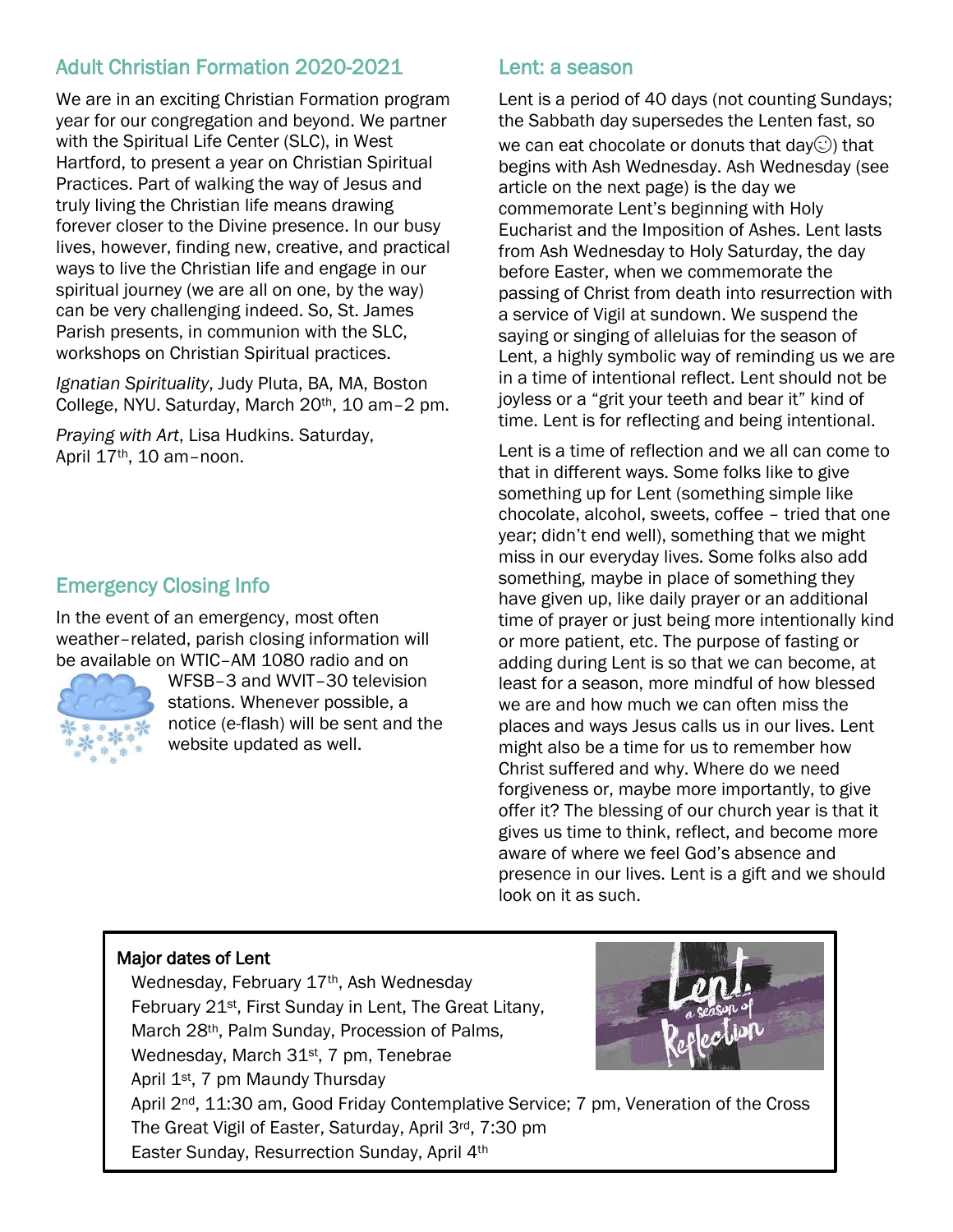## Ash Wednesday, February 17th

It is important to say that ashes are not the focus of the Ash Wednesday service, which dates back to the early days of the church, though some of the things we do on the Wednesday before the first Sunday of Lent were once done on the Sunday itself. Wednesday became the beginning of Lent later on, so that Lent (not including Sundays) could be exactly 40 days. Ashes have figured into Christian practice since well before the 4th century; in fact, ashes go back to the times of pagan religions (Egypt and Greece), before the time of Christ, when ashes sprinkled on the head signified mourning. In most Catholic countries outside the United States and Africa, in fact, ashes are still sprinkled on the head on Ash Wednesday, instead of the priest making the sign of the cross on a person's forehead. Ancient



Christians, as a practice, might be separated from his/her congregations because of "notorious sins." If the congregant wanted to

come back into Christian community, he or she went through a process. They would, on more than one occasion, confess their sins publicly, and would lay prostrate on the floor, as a priest sprinkled ashes upon their head. In contemporary Catholic Poland, for instance, sprinkled ashes on one's head, rather than tracing a cross on the forehead, is the sign and symbol of repentance for sins.

We tend to focus too much of our energy on ashes on the Wednesday that begins Lent. Actually, ashes are a sign of repentance, as we understand that we have fallen away from the desires and design of God for our lives and wish to turn back to God. The priest says, as ashes are sprinkled on the head (or traced in the sign of the cross, more typical for us American Christians), "Remember you are dust, and to dust you shall return." Those words remind us that we bring nothing into the world and will take nothing from it but, whether we live or die, we belong to Almighty God.

This year, because of COVID, we may be trying on the ancient practice of sprinkling ashes on the head, as a safer way of imposing the ashes (not requiring the priest to touch the head of a penitent parishioner). We will have two Ash Wednesday services on February 17th: one at noon and one at 7 pm both with Holy Eucharist. If you are not comfortable coming to a public worship service but would like to have ashes on Ash Wednesday, you need only stop by the church between 9–11:30 am or between 2–5 pm. Call Fr. George if you wish to have ashes and cannot make it to church, but would like a very short visit for the imposition of ashes.

## Celebrating February Birthdays

*Foster White Siggi Ingimarsson Jeff Dugan Connor HIllemeir Donna Paye Joyce Bettencourt Molly Greaves Marjorie King Ethan Lucas Francesca Flynn Charlotte Sullivan Betty Marino Audrey Hunt Marjorie Bingham Jamie Baldwin Daniel Roberts*



#### Your photo in print or on our website?

St. James Parish uses candid photos of various church activities on our website and in publications (like this *Epistle*). If you prefer that your photo NOT be displayed, please contact the parish office; we maintain a list of members whose likeness is not to be shared.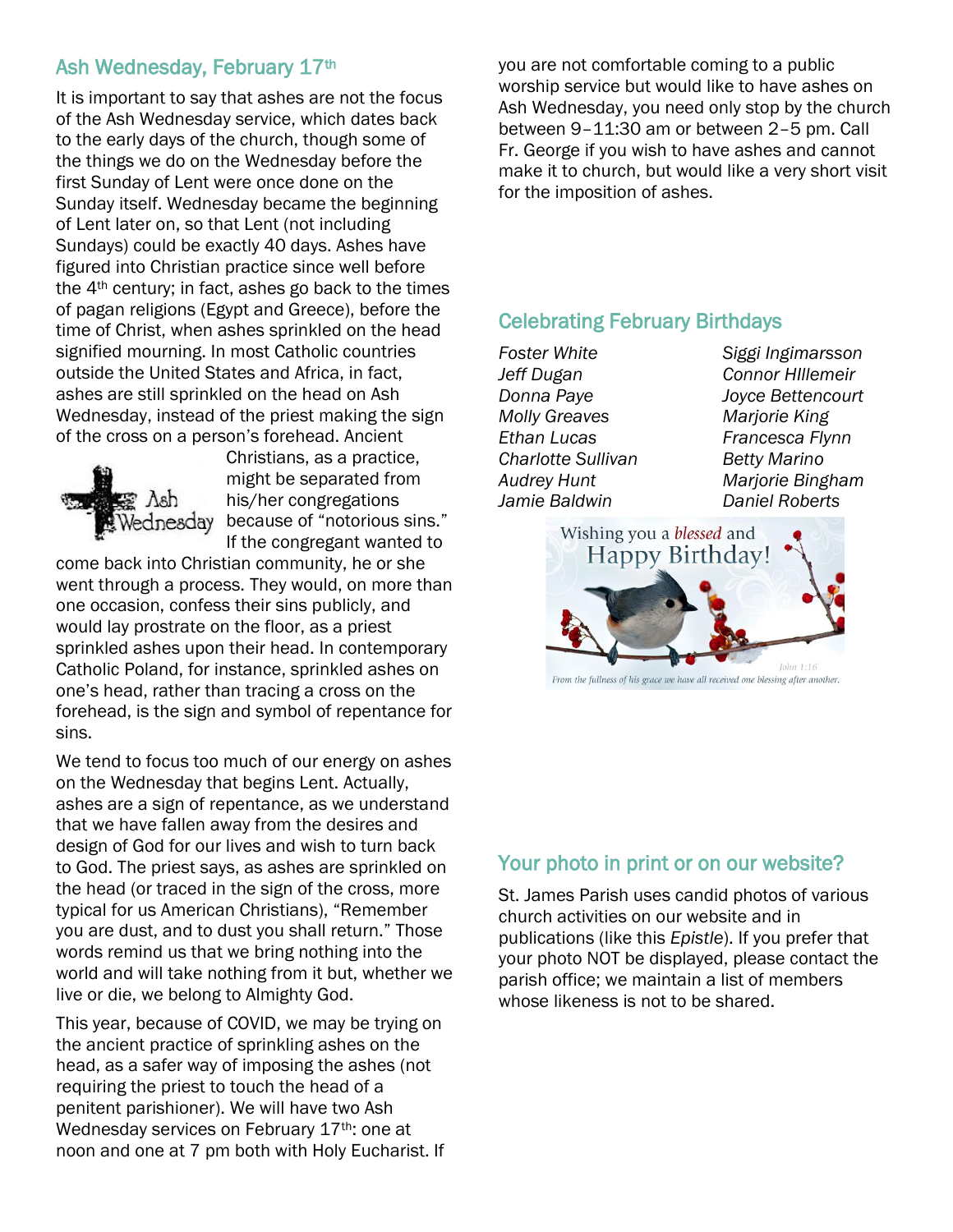# Prayer Team

From time to time, the Prayer Team shares something that we have found helpful, in the hope that you may find it helpful too…

## *A Prayer for Unity*

In this century and in any century, our deepest hope, our most tender prayer,

Is that we learn to listen.

May we listen to one another in openness and mercy.

May we listen to plants, animals, and all creation, in wonder and respect.

May we listen to our own hearts, in love and forgiveness.

May we listen to God in quietness and awe.

And in this listening, which is boundless in its beauty, may we find the wisdom to cooperate with a healing spirit, a divine spirit,

Who beckons us to peace, and community, and creativity.

We do not ask for a perfect world,

But we do ask for a better world.

We ask for deep listening.

*Jay McDaniel*

## St. James Prayer Team … Praying together for you

*Always available, always confidential*

Pat Clark Carol Kirkwood Donna Paye Armen Slusarz

## Minutes of the Vestry of St. James: December 17, 2020

Present via Zoom: Fr. George Roberts, Jessica Watkin, Julia Grieco, Robyn Shover, Foster White, EJ Ososki, Jim Wilkie, Tom Nelson, Rebecca McFarland, Kim Pereira, Dona Waugh, Mimi Hostetter.

## Meet the Reverend Deacon Doug Engwall

- The Vestry welcomed Rev. Doug Engwall and learned a bit about his background as well as the role of a Deacon: preaching about once per month, eventually (post-COVID) preparing the Table for the Eucharist.
- Some ideas for his specific role in our community would be to revive our longstanding ministry at Westerleigh and to work with the youth or children with music.

## Minutes: November, 2020

With the correction of the typo of "race" to "face", Mimi moved to accept the minutes, Rebecca seconded, there was a unanimous vote to accept the minutes as amended.

## Ministry Reports

*Finance/Treasurer's report – November, 2020*

- We're still ahead on pledges; our total income is right on where we budgeted. We're ahead on a number of expenses.
- Jim moved to accept the report, Kim and Foster seconded, there was a unanimous vote to accept the report.

#### *Report on the reserve account/investments*

 Our year-to-date earnings total \$100,684 or 11.1% which is slightly better than our benchmark Index of 10.2%. The current value of our investments is \$920,105 which is \$11,944 above our last year-end balance.

*Spiritual Practices Workshops*

- So far, we have had three of these; fourth to be at the end of January. Facilitators have been great, each workshop has had 10–11 participants.
- These are tools in our toolbox for our spiritual life.
- An idea came up in Bible study to do a workshop on comparative religions or religions of the world, etc. in the 2021-22 program year.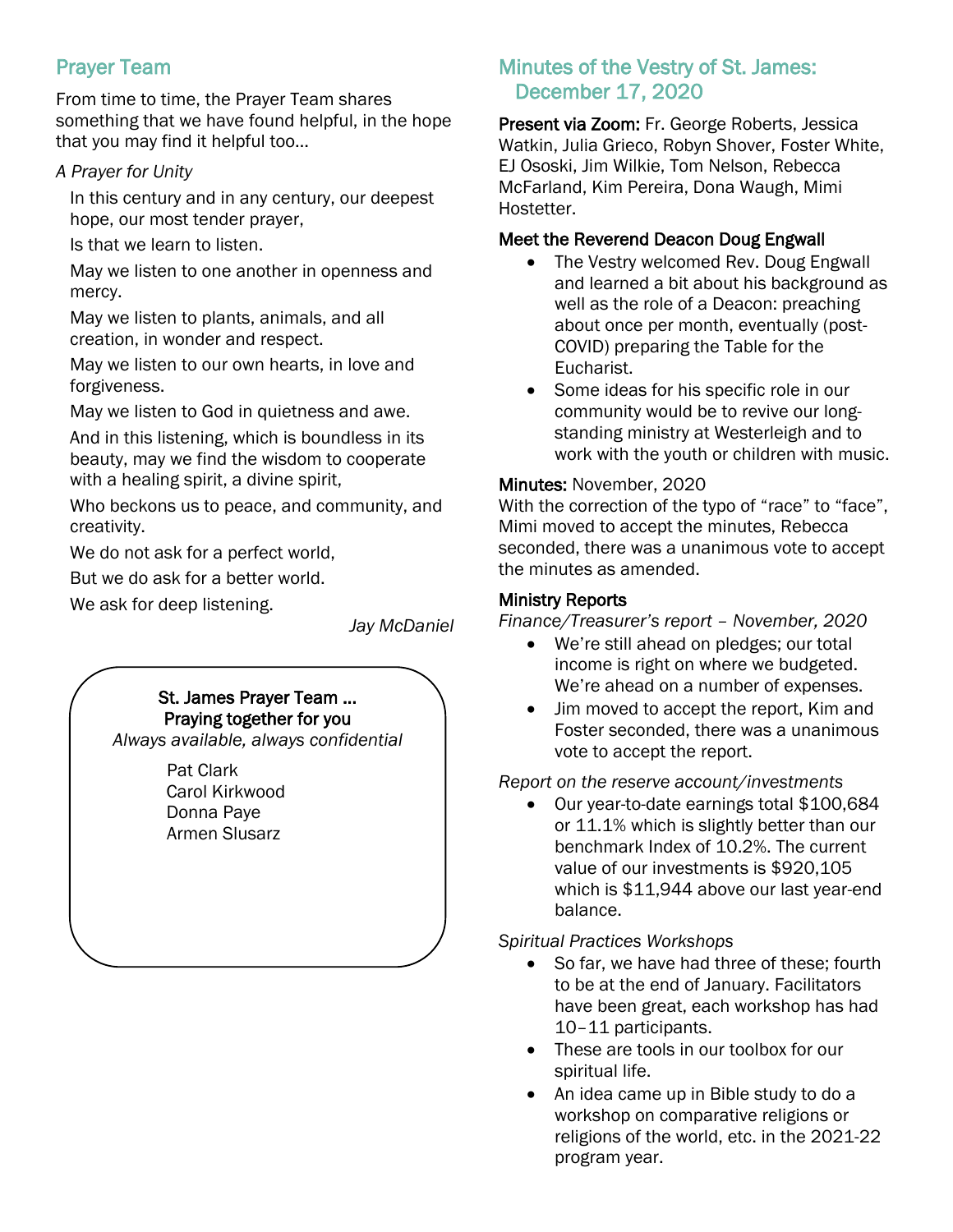It is noted that the workshops have been extremely enlightening and rewarding for participants.

#### New Business

*First Look at the 2021 Budget*

- As a draft, we have budgeted for a return of the Fall Fair. We did not budget any increases for staff salaries. We budgeted for increases in 2020; it is noted that Fr. George refused his increase.
- It is noted that expenses are always an estimate. A new computer is needed for the church office.
- We are reminded that we aim not to draw more than 5% from our invested funds; in this draft we are drawing 7.9% (we drew 8.5% last year). We are reminded that a 7.9% deficit is not considered sustainable in the long run, yet there is no extra to cut from the budget.

## *Stewardship Update*

- We have only had a few decreases and mostly increases. Per pledge numbers have been on the increase in the last 5-7 years, although the number of total pledges has gone from a high of 114 to approximately 90.
- Last year we didn't reach our goal. This year it looks like we have a good chance of meeting it.
- Thanks to Kim who made calls and organized others to make calls to those who had not yet pledged.
- Ouestion: Historically, how much income do we receive from non-pledging members? Answer: Between \$5,000 and \$9,000 depending on the year.

#### Old Business

*New St. James Sign*

- Of the two choices we considered, the "Vshaped" sign was going to be \$1200 more, so we are leaning toward the simpler "twosided" sign that faces straight up and down Mountain Road.
- Questions: Could we could get another bid once we get through zoning? Answer: Yes; we paid Sign Pro \$85 to do the zoning work with the town and now we could use that with another firm.

 We are on the agenda for the town Zoning meeting on 12/18; Fr. George has been invited to be there. We are going to have to have a line item in the budget and will also seek specific donations for the cost, which we expect will be around \$7,000.

## Rector's and Warden's Thoughts

- The Annual Meeting is Sunday, January 31 via Zoom.
- Safe Church training: if Vestry have not done this, stay tuned for more information from Fr. George on the online portion.
- Kim shared that she, Blake, and Fr. George applied for a grant through ECCT for technology for streaming worship. We could receive \$1,750.
- Our Bible Study of Romans with NT Wright's *For Everyone* continues on Zoom.

Kim moved to adjourn, Julia seconded; there was a unanimous vote to adjourn. We closed in prayer and adjourned at 9:32 PM.

Respectfully submitted,

tession Kwatk

Jessica Watkin, Parish Clerk

## Addendum

The following resolution was approved via an email vote of the Vestry; emails received between 12/19/20 and 12/23/20:

*Resolution of the Vestry: Whereas the Rev. George Roberts is employed as a minister of the Gospel by St. James Episcopal Church, Farmington, CT, which although providing a residence for him does not provide the full cost of maintaining and furnishing such a residence, the Vestry resolves that of the total compensation of \$103,150 to be paid to the Rev. Roberts during 2020, that \$7,200 be designated a parsonage allowance within the meaning of that term as used in Section 107 of the IRS Code of 1986 as amended, but in any event until further notice the parsonage allowance shall be \$600.00 per month.*